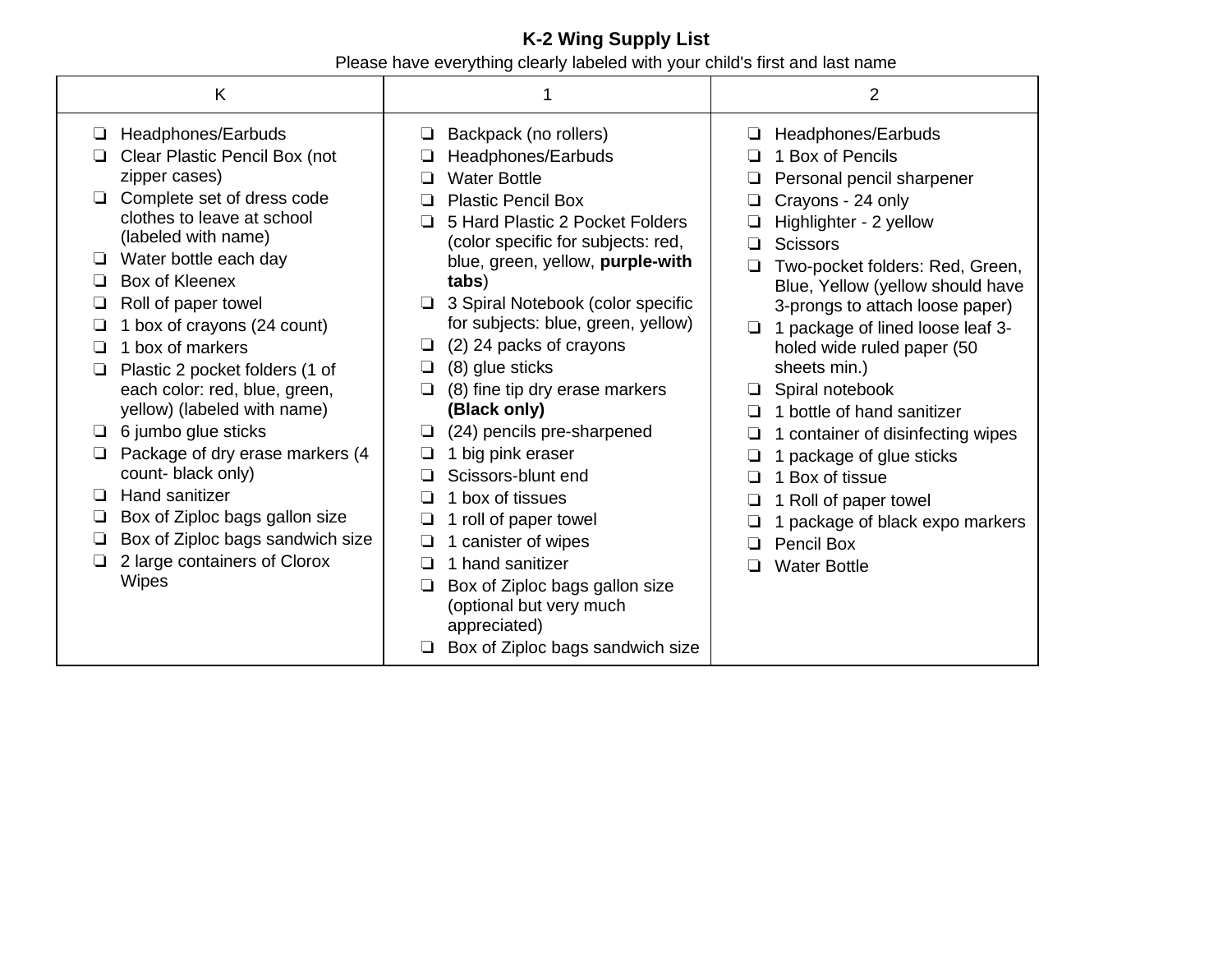## **3-5 Wing Supply List**  Please have everything clearly labeled with your child's first and last name

| 3rd                                                                                                                                                                                                                                                                                                                                                                                                                                                                                                                                                                                                                                                                                                                                                                                                                                 | 4th                                                                                                                                                                                                                                                                                                                                                                                                                                                                                                                                                                                                                                                                                                                                                                                                                                                                                                                                                                                                                                                                                                                                                              | 5th                                                                                                                                                                                                                                                                                                                                                                                                                                                                                                                                                                                                                                                                                                                                                                         |
|-------------------------------------------------------------------------------------------------------------------------------------------------------------------------------------------------------------------------------------------------------------------------------------------------------------------------------------------------------------------------------------------------------------------------------------------------------------------------------------------------------------------------------------------------------------------------------------------------------------------------------------------------------------------------------------------------------------------------------------------------------------------------------------------------------------------------------------|------------------------------------------------------------------------------------------------------------------------------------------------------------------------------------------------------------------------------------------------------------------------------------------------------------------------------------------------------------------------------------------------------------------------------------------------------------------------------------------------------------------------------------------------------------------------------------------------------------------------------------------------------------------------------------------------------------------------------------------------------------------------------------------------------------------------------------------------------------------------------------------------------------------------------------------------------------------------------------------------------------------------------------------------------------------------------------------------------------------------------------------------------------------|-----------------------------------------------------------------------------------------------------------------------------------------------------------------------------------------------------------------------------------------------------------------------------------------------------------------------------------------------------------------------------------------------------------------------------------------------------------------------------------------------------------------------------------------------------------------------------------------------------------------------------------------------------------------------------------------------------------------------------------------------------------------------------|
| $\Box$ 1 pair of earbuds/headphones<br>1 Water Bottle<br>4 Dry erase markers<br>1 dry erase eraser<br>3 packs of sharpened pencils- NO<br>mechanical pencils<br>$\Box$ 3 big Erasers<br>4 Highlighters (yellow, green, orange,<br>pink)<br>$\Box$ 2 Red pens<br>1 small Pencil sharpener<br>1 pair Scissors<br>$\Box$ 2 Glue sticks<br>1 sturdy zippered Pencil bag or pencil box<br>1 package of Colored pencils<br>1 box of 24 Crayons<br>1 package of washable Markers<br>3 spiral wide ruled notebooks (100+<br>pages)<br>Plastic Folders: 1 Red, 1 green, 1 blue<br>and 1 yellow<br>1 box of band-aids<br>$\Box$<br>1 box of gallon ziploc bags<br>1 box of sandwich size ziploc bags<br>1 boxes of kleenex<br>□<br>1 paper towel<br>1 pump of hand sanitizer<br>$\Box$<br>□ 2 container of clorox/Lysol disinfecting<br>wipes | $\Box$ 1 pair of ear buds/headphones<br>1 Water Bottle<br>1 pack of 24 crayons or colored pencils-8-<br>12 pack<br>$\Box$ 1 pack markers (regular or fine tip)<br><b>NO SHARPIES</b><br>4 dry erase markers<br>❏<br>1 clean sock for erasing<br>1 pair scissors<br>2 highlighters<br>Extra pencil top erasers<br>1 supply box or pencil bag<br>48 pencils- yellow only please<br>❏<br>3 spiral 1 subject notebook (70-100pgs)<br>1 1.5" binder<br>4 folders with holes for binder<br>$\Box$<br>1 pack of divider tabs for binder<br>◘<br>5 red pens (only red pens are allowed)<br>1 individual pencil sharpener that will<br>enclose shavings<br>3 glue sticks<br>$\Box$<br>1 twelve inch ruler with metric and standard<br>units<br>1 protractor (preferably clear)<br>□<br>3 boxes of tissue<br>□<br>3 rolls of paper towels<br>◘<br>1 package of plastic spoons (girls only)<br>□<br>1 package of bandaids (boys only)<br>❏<br>1 package Large ziplock bags (girls only)<br>$\Box$<br>1 package of Small ziplock bags (boys<br>$\Box$<br>only)<br>Container of clorox/Lysol disinfecting<br>◘<br>wipes(girls only)<br>1 bottle of hand sanitizer (boys only) | 1 pair of ear buds/headphones<br>1 Water Bottle<br>3-Subject Notebook-Math (1)<br>2 Pocket Folder(4-Blue, Green, purple,<br>red)<br>One 2-inch binder<br>1 Composition Notebook(ELA)<br>1 Spiral Notebook (ELA)<br>1 pack of dividers for binder<br>Cloth zippered pencil pouch<br>4 boxes of sharpened pencils<br>Red pens (ELA)<br>Dry erase markers (enough for school<br>year)<br>1 clean sock or eraser for whiteboard<br>Colored pencils(1 pack)<br>Highlighters (4)<br>❏<br><b>Scissors</b><br>□<br>Glue sticks (3)<br><b>Pencil Sharpener</b><br>3 Erasers<br>□<br>2 containers of clorox/Lysol disinfecting<br>wipes<br>1 Bottle of Hand Sanitizer<br>1 Box of Kleenex<br>3 paper towel rolls<br>❏<br>1 box ziplock sandwich bags<br>\$5 cash for Cougar Cart<br>❏ |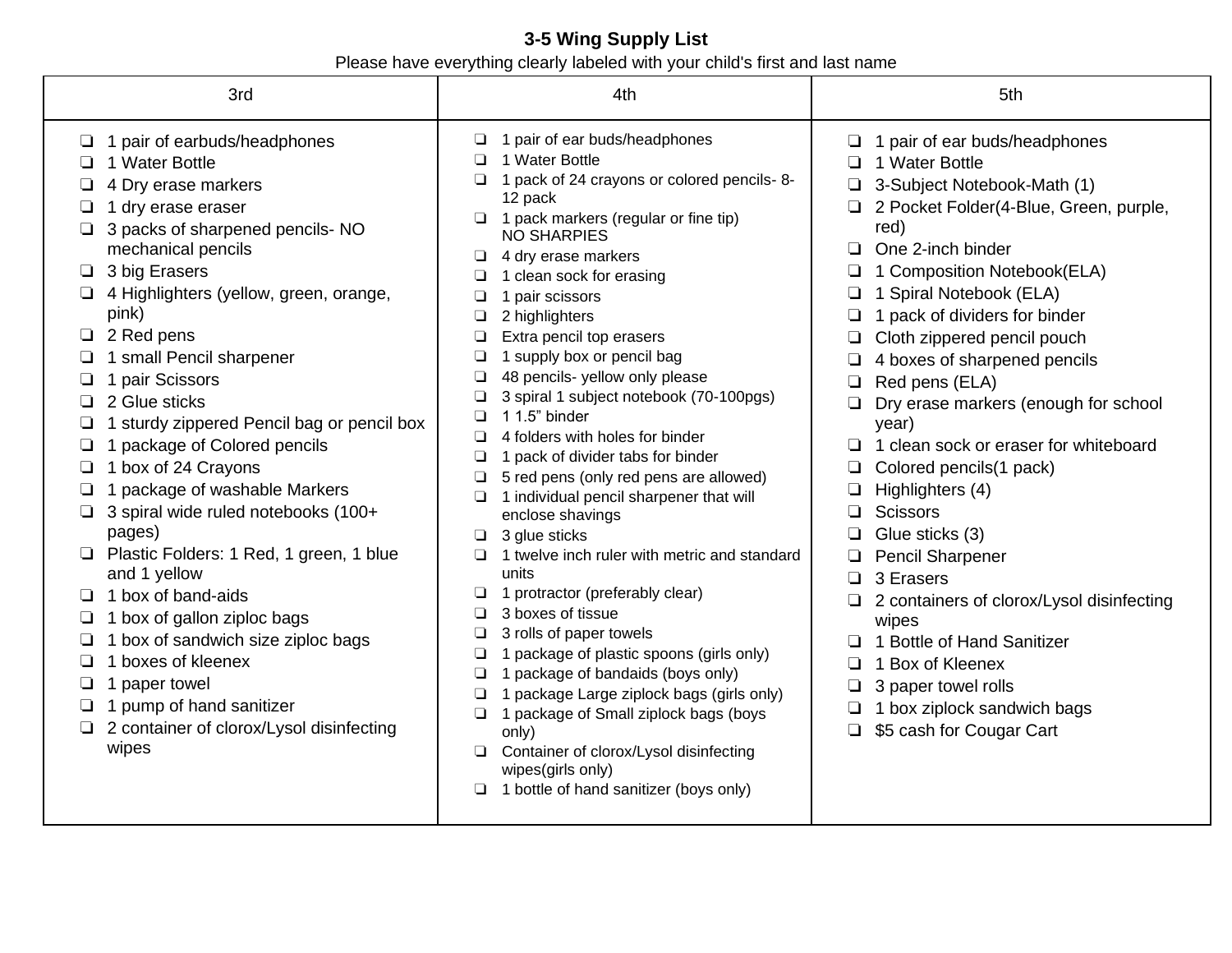## **Middle School Wing Supply List**

| 6th | 7th | 8th |
|-----|-----|-----|
|     |     |     |